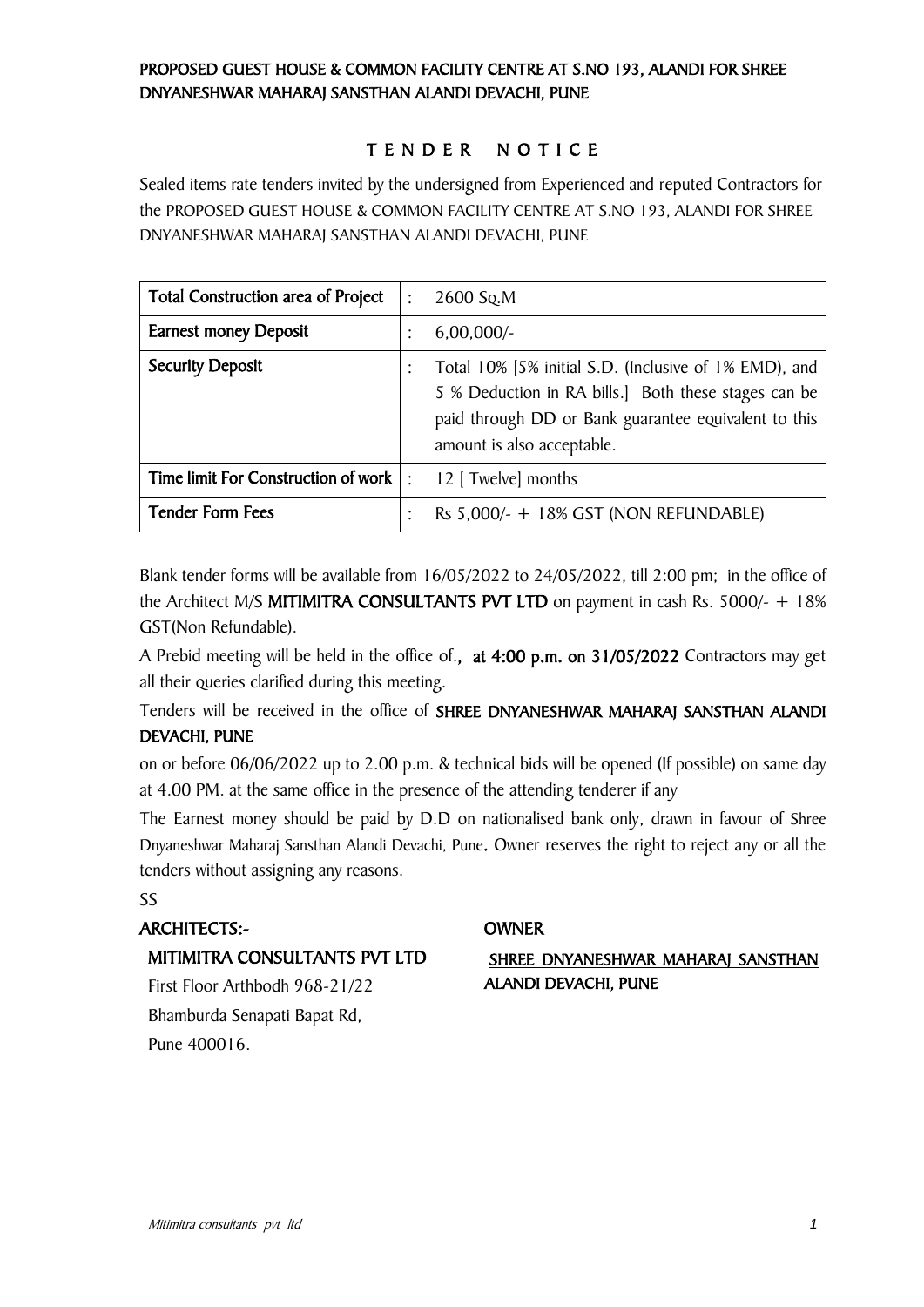# PROPOSED GUEST HOUSE & COMMON FACILITY CENTRE AT S.NO 193, ALANDI FOR SHREE DNYANESHWAR MAHARAJ SANSTHAN ALANDI DEVACHI, PUNE

# SHORT LISTING OF CONTRACTORS FOR FINANCIAL BIDDING PROCESS:

The Tendering Authority will first open the Technical Bid documents of all Contractors and after scrutinizing these documents will shortlist the Contractors who are eligible for Financial Bidding Process. The short-listed Contractors will be intimated by e-mail.

#### SUBMISSION OF DOCUMENTS AND TENDER OPENING:

## DOCUMENTS TO BE SUBMITTED PHYSICALLY in COVER I :

The hard copies of various documents to be submitted physically are listed in the technical bid (Cover I) – part 1.

a. Earnest Money Deposit. (EMD)

b. attested copy of Original Completion Certificate of contractor as prime contractor for a single New Building work of similar nature and magnitude costing more than Rs. 05.00 CR or two New Building work of similar nature and magnitude costing more than Rs. 04 .00 CR or three New Building work of similar nature and magnitude costing more than Rs. 2 .50 CR in last five financial years (i.e., 17-18, 18-19, 19-20, 20-21,21-22) from Government / semi-Government or reputed educational institutes [ private / deemed] shall be eligible and only such offers shall be opened. The contractor will have to submit a certificate from an officer not below the rank of Deputy Engineer, for the works pertaining to Govt. Dept. or Semi Govt. Dept. / Institutes from their respective Heads. [certificate from architects / project management consultant will not be acceptable and eligible ] The financial offers in COVER II of only such contractors, who submit the above-mentioned certificate and information, shall be considered eligible for opening.

c. attested copy of Abstract of work done (Average Annual Financial Turnover) more than Rs.30.00 CR in all classes of civil engineering construction work during last five financial years (i.e., 17-18, 18-19, 19-20, 20-21,SSSS21-22). The work done certificates issued by Govt./Semi Govt./Reputed Educational Institute to be attached in support of turnover. [certificate from architects / project management consultant will not be acceptable and eligible ] The certificate shall have name of work, date of start, date of completion and amount of work done of in last five financial years as above.

d. hard copy of Notarized Affidavit duly signed by the contractor regarding completeness, correctness & truthfulness of documents and statements.

e. Scanned copy of Partnership Deed / certification registration in case of Pvt. Ltd. Company with list of directors their names and address with telephone numbers, company formation document,